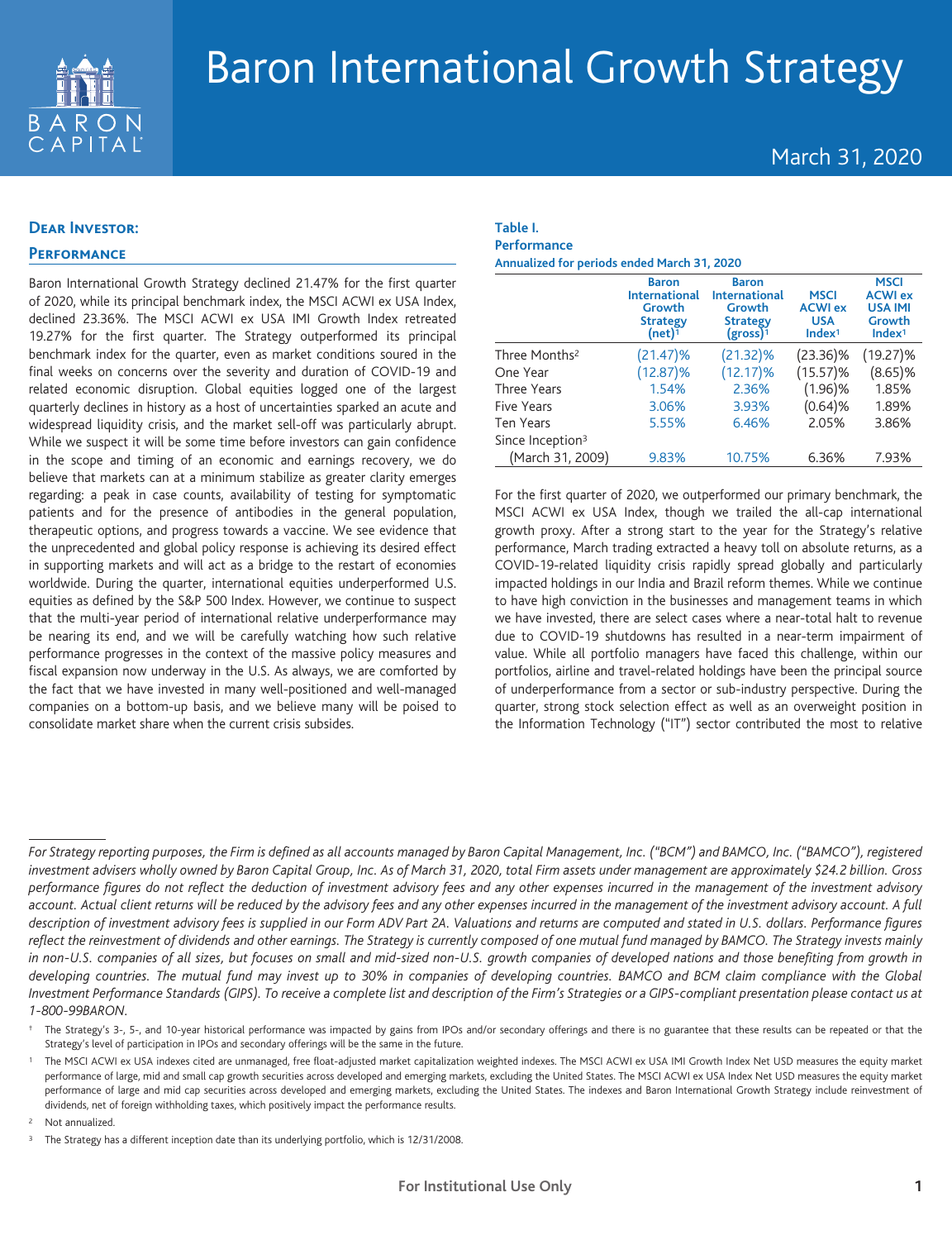performance. Here, our investments in cloud software and data center providers such as **NEXTDC Limited**, **GDS Holdings Limited**, **Kingdee International Software Group Co. Ltd.**, and **Glodon Company Limited** stood out, all contributing double-digit positive absolute returns in declining markets. These companies are perceived as indirect and relative beneficiaries of COVID-19 disruption. **TeamViewer AG**, a global leader in corporate remote access software and services, is an even more direct beneficiary. We acquired the stock during the quarter, and this investment was a top relative performer in the quarter. Finally, within IT, our longstanding holding **RIB Software SE** received a cash takeover offer and was the top contributor to relative performance during the quarter. In addition, positive stock selection in the Materials sector as well as our cash position contributed positively to relative returns during the quarter. On the negative side, poor stock selection in Industrials, driven by travel-related holdings **Azul S.A.**, **Copa Holdings, S.A.**, and **Aena SME, S.A.**, detracted significantly from relative performance. In addition**,** adverse stock selection in the Financials sector, albeit partly offset by our underweight position, also detracted from relative performance, as COVID-19 related credit concerns and declining interest rates severely impacted financial stocks globally. From a country perspective for the first quarter, Germany contributed the most due to the above-mentioned investments in RIB Software and TeamViewer. China was also a standout relative performer driven by our China value-added theme holdings **Zai Lab Limited**, **Shenzhen Mindray Bio-Medical Electronics Co., Ltd.**, GDS, Glodon, and Kingdee**.** Partially offsetting the above, adverse allocation effect due to our overweight positions in Brazil and India, as well as poor stock selection effect in India resulting from the financial concentration in our wealth management/consumer credit theme, detracted from relative performance during the quarter.

#### **Table II.**

#### **Top contributors to performance for the quarter ended March 31, 2020**

|                                               | Percent<br><b>Impact</b> |
|-----------------------------------------------|--------------------------|
| TeamViewer AG                                 | 0.43%                    |
| RIB Software SE                               | 0.38                     |
| Zai Lab Limited                               | 0.26                     |
| Kingdee International Software Group Co. Ltd. | 0.17                     |
| <b>NEXTDC Limited</b>                         | 0.16                     |

**TeamViewer AG**, a leading global software connectivity platform, contributed to performance. The company's remote access and work solutions are well positioned to thrive in the current COVID-19 pandemicinduced work-from-home environment. The company reported a substantial increase in billings and expects billings growth to be over 60% in the first quarter of 2020. We believe the company has a great combination of strong growth prospects and very attractive margins.

**RIB Software SE** contributed after the company received an all-cash offer from Schneider Electric to be acquired for €29/share, a 41% premium on the prior day's closing price. The deal is supported by RIB's board and is expected to close in the second quarter with required approvals. While the takeover price is below what we have underwritten for its long-term value, we are content with the outcome as our thesis for RIB's value creation was proven correct. We are confident that the takeaways from our investment in RIB will help us to identify future winners in the construction software segment.

**Zai Lab Limited** is a China-based biotechnology company in-licensing drugs from developed countries to bring to the Chinese health care market that is still massively underdeveloped. Shares contributed to performance as Zai has benefitted from its transition to a commercial stage company with both Zejula and Optune launched or launching in cancer indications, and from increased investor awareness of the future potential of a Chinese health care/biotechnology market.

**Kingdee International Software Group Co. Ltd.** is a leading enterprise resource planning ("ERP") software company in China with an emphasis on the small/medium enterprise sector. Shares appreciated during the quarter as COSMIC Cloud, a key growth product for large clients, performed better than investors expected. Overall demand for Kingdee's ERP services remained resilient and margin outlook remained positive despite the COVID-19-related market disruption. We remain confident in Kingdee's ability to excel in the vastly underpenetrated enterprise software market.

**NEXTDC Limited**, a provider of network-dense, carrier-neutral colocation data center services across Australia, contributed to performance during the first quarter. Stock appreciation was driven by strong financial results and robust large-scale lease signings with the world's premier cloud companies, providing multi-year cash flow growth visibility. We believe the company has durable secular tailwinds in cloud adoption and IT outsourcing and strong pre-leasing trends and is an attractive M&A target as a pure-play Australian operator.

#### **Table III.**

#### **Top detractors from performance for the quarter ended March 31, 2020**

|                                    | Percent<br><b>Impact</b> |
|------------------------------------|--------------------------|
| Azul S.A.                          | $-0.86%$                 |
| <b>BNP Paribas S.A.</b>            | $-0.82$                  |
| Ovintiv Inc.                       | $-0.75$                  |
| Petroleo Brasileiro S.A. Petrobras | $-0.69$                  |
| Trainline Plc                      | $-0.65$                  |

**Azul S.A.** is one of the leading airlines in Brazil. Shares declined sharply due to the COVID-19 pandemic, with airlines in Brazil grounding up to 90% of flights. We think the company has enough liquidity to weather this storm and believe Azul's competitive advantages, such as its leading market position on many destinations and limited-to-no competition for 72% of its routes will drive above industry margins and returns during the recovery period.

**BNP Paribas S.A.** is a France-based universal bank with operations across multiple international markets. Shares declined on concerns the bank may face higher revenue headwinds in its retail operations and lower income from its capital markets business, as well as an increase in loan defaults and lower demand for credit due to COVID-19 market disruptions. We retain conviction in BNP's well diversified revenue mix and its credible plan to reduce costs and increase profitability.

**Ovintiv Inc.** is an exploration and production company with operations in the Montney and Duvernay basins in Western Canada as well as the Permian and Eagle Ford basins in Texas. Shares declined sharply due to the collapse in oil and natural gas prices driven by the COVID-19 pandemic's negative impact on demand. Further weighing on the stock were concerns over Russia's decision to ramp oil supply into a declining demand environment. We exited the stock over balance sheet concerns in a low commodity price environment.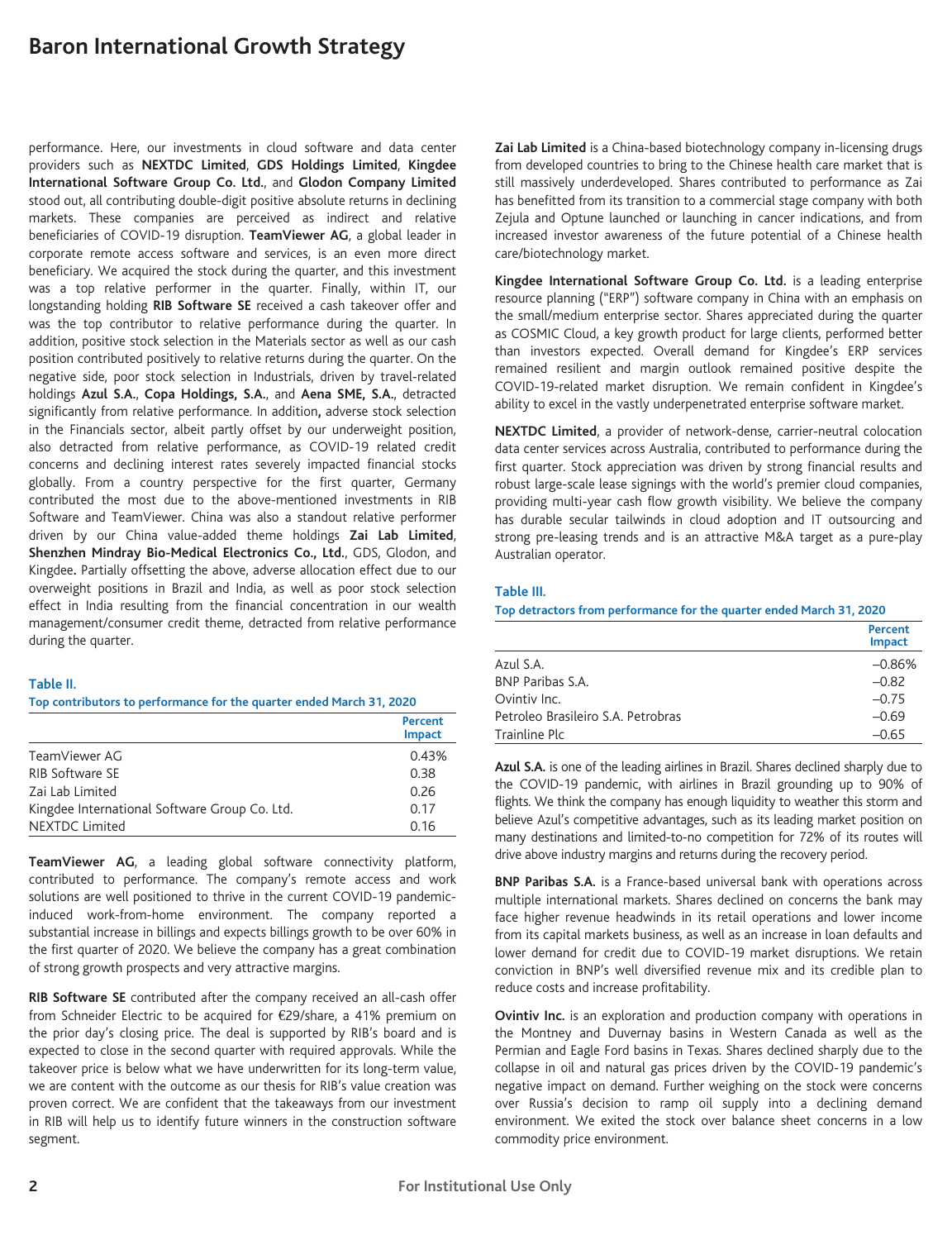**Petroleo Brasileiro S.A. Petrobras**, one of the largest integrated oil & gas companies in the world focused on developing deep-water oil fields in offshore Brazil, detracted in the quarter. Shares declined due to the collapse in oil prices driven by to the COVID-19 pandemic's negative impact on demand. Further weighing on the stock were concerns over Russia's decision to ramp oil supply into a declining demand environment. We sold our position in the company due to supply/demand uncertainty in the current environment.

**Trainline Plc** is a leading U.K.-based provider of tickets, journey planning, and booking solutions for rail and coach travel in the U.K. Shares declined in the quarter as the COVID-19 pandemic drove significant declines in March ticket volumes in both the U.K. and international businesses. However, we believe Trainline has adequate liquidity to sustain the virus's impact and continue to see substantial opportunity ahead for top-line and EBITDA growth driven by international expansion, increased mix of e-ticketing, and take rate expansion.

## **PORTFOLIO STRUCTURE**

#### **Table IV.**

#### **Top 10 holdings as of March 31, 2020 – Developed Countries**

|                                       | <b>Percent of</b><br><b>Net Assets</b> |
|---------------------------------------|----------------------------------------|
| AstraZeneca PLC                       | 2.8%                                   |
| TeamViewer AG                         | 2.4                                    |
| argenx SE                             | 2.4                                    |
| Keyence Corporation                   | 1.9                                    |
| <b>NEXTDC Limited</b>                 | 1.8                                    |
| Takeda Pharmaceutical Company Limited | 1.8                                    |
| Constellation Software, Inc.          | 1.7                                    |
| Experian plc                          | 1.7                                    |
| Linde plc                             | 1.6                                    |
| FANUC Corp.                           | 1.5                                    |

#### **Table V.**

#### **Top five holdings as of March 31, 2020 – Emerging and Frontier Countries**

|                               | <b>Percent of</b><br><b>Net Assets</b> |
|-------------------------------|----------------------------------------|
| Zai Lab Limited               | 2.0%                                   |
| Alibaba Group Holding Limited | 1.7                                    |
| Afya Limited                  | 1.5                                    |
| Tencent Holdings Limited      | 1.5                                    |
| <b>GDS Holdings Limited</b>   | 12                                     |

#### **Table VI.**

#### **Percentage of securities in Developed Markets as of March 31, 2020**

|                      | <b>Percent of</b><br><b>Net Assets</b> |
|----------------------|----------------------------------------|
| United Kingdom       | 15.4%                                  |
| Japan                | 14.1                                   |
| France               | 5.2                                    |
| <b>Netherlands</b>   | 4.6                                    |
| <b>United States</b> | 3.8                                    |
| Germany              | 3.7                                    |
| Canada               | 3.6                                    |
| Switzerland          | 3.5                                    |
| Israel               | 3.4                                    |
| Australia            | 2.5                                    |
| Sweden               | 2.4                                    |
| Spain                | 2.1                                    |
| Norway               | 0.8                                    |
| Italy                | 0.6                                    |
| Hong Kong            | 0.6                                    |
| Ireland              | 0.6                                    |
| Belgium              | 0.4                                    |

#### **Table VII.**

#### **Percentage of securities in Emerging and Frontier Markets as of March 31, 2020**

|                      | <b>Percent of</b><br><b>Net Assets</b> |
|----------------------|----------------------------------------|
| China                | 14.8%                                  |
| India                | 4.7                                    |
| <b>Brazil</b>        | 4.7                                    |
| Russia               | 2.0                                    |
| Panama               | 0.7                                    |
| Mexico               | 0.7                                    |
| Korea                | 0.7                                    |
| United Arab Emirates | 0.6                                    |
| Argentina            | 0.5                                    |
| Indonesia            | 0.2                                    |

*Exposure by Market Cap:* The Strategy may invest in companies of any market capitalization, and we strive to maintain broad diversification by market cap. At the end of the first quarter of 2020, the Strategy's median market cap was \$8.9 billion, and we were invested 55.1% in large- and giant-cap companies, 30.3% in mid-cap companies, and 11.5% in smalland micro-cap companies, as defined by Morningstar, with the remainder in cash.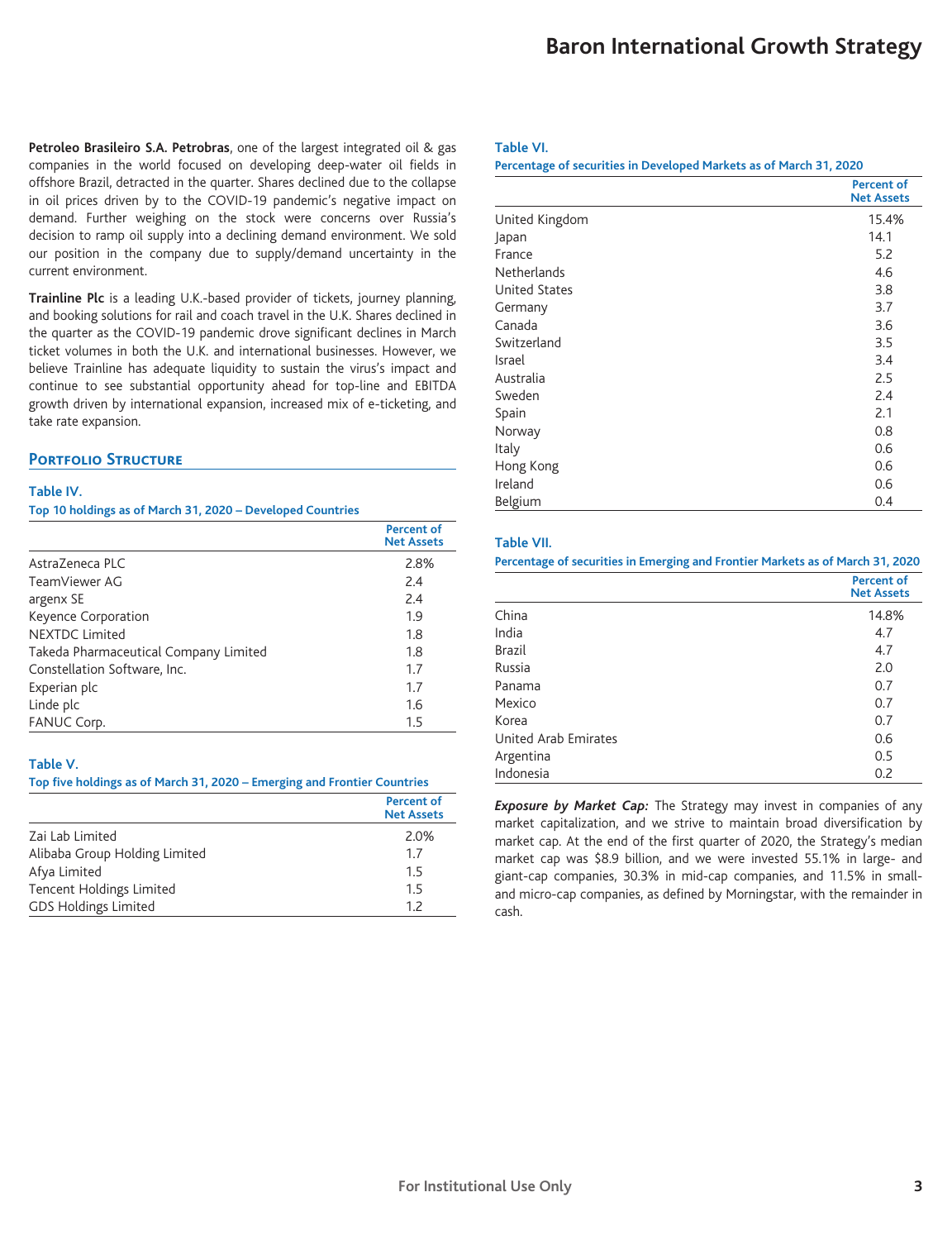#### **Recent Activity**

During a quarter of extreme volatility, we added several new positions, mostly comprising companies we have researched over a long period of time and are related to existing themes. After material price corrections, we perceived a considerable buying opportunity. Our largest new investment in the quarter was **TeamViewer AG**, a German SaaS-based provider of global connectivity solutions enabling remote access, screen sharing, and remote operations and monitoring. TeamViewer operates via a freemium model, enabling free private usage, while monetizing commercial/corporate usage. The company is a leader in its space, with more than 340 million active devices using TeamViewer globally, and we believe its offerings deliver competitively advantaged scalability, low latency, security features, and quality and reliability of service. We had been researching TeamViewer prior to the COVID-19 outbreak and believe the virus has only served to accelerate interest, usage, and monetization of the company's services.

We accumulated a position in **Treasury Wine Estates Limited**, an Australia-headquartered global operator of vineyards and wineries. Treasury has gradually restructured its business over the last six years to reduce capital intensity, increase the proportion of its volumes that are selfdistributed (whereby sales are directly to retail partners rather than through intermediaries), and increase the mix of higher-end, higher-margin wines. As a result, operating margins of 23% in fiscal year 2019 were nearly double 2013's margins. In particular, we are excited about Treasury's growing business in China, where it has a dominant leading share of the premium wine segment (roughly 5 times the #2 competitor). It is the only winemaker we know of to self-import and distribute directly with retailers and wholesalers rather than importers, which is a significant competitive advantage that drives materially higher margins and faster growth. Treasury's Asia segment grew operating income at a 44% compound annual rate from 2014 to 2019. During the recent quarter, Treasury disappointed investors by reducing fiscal 2020 operating income growth guidance from +15%-20% to +5%-10%, driven entirely by pressure on its U.S. segment where industry-wide oversupply is pressuring margins. The impact of COVID-19 on global on-premise wine consumption has also pressured the stock, which we believe presents an opportunity for longterm investment. We expect efforts to accelerate the U.S. mix shift away from commercial wine toward the premium-end will bear fruit. More importantly, we believe the Asian segment's ability to continue compounding at high rates of return is where the real value of the business lies. COVID-19 will depress results in 2020, but the secular trend of premium wine consumption in China should continue with Treasury by far the best positioned to benefit.

We initiated a position in **Spotify Technology S.A.**, a leading digital music service available in 79 international markets. Spotify offers on-demand audio streaming through paid premium subscriptions as well as a free ad-supported model, and it is renowned for its consumer-friendly and AI-enhanced app. Spotify is the global market leader, with 271 million monthly active users worldwide, 124 million of which pay for Spotify Premium service, with more Premium subscriber additions in 2019 than Apple, Amazon, and YouTube combined. We believe that Spotify will remain the long-term winner in streaming music given the scale of its global user base, its position vis-à-vis the major music publishers, its best-in-class user experience, and its continued innovation in audio advertising technology. We foresee longer-term upside from improving advertising profitability and growth in podcasting, as well as the company's newly launched marketplace strategy. Spotify holds an 8% stake in Tencent Music Entertainment, the largest music streaming platform in China with 644 million monthly active users, and we believe it also offers longer-term upside potential.

We also made an initial investment in **S4 Capital plc**, a purely digital advertising company, which we believe is well positioned to benefit from the ongoing shift of advertising to digital platforms and content. S4 was founded in 2018 by Sir Martin Sorrell, the legendary advertising entrepreneur who built WPP plc into the world's largest advertising firm over 30 years. We believe S4 is a disrupter in the fast-growing digital advertising space, with a unique business model focused on data, content, and programmatic, with each function purely digital and able to leverage the others to drive speed, flexibility, and cross-selling opportunities.

As always, changes in perceived longer-term fundamentals, emerging government or regulatory challenges, or disappointing capital allocation and/or corporate governance cause us to reassess certain holdings. During the first quarter, we exited **Ovintiv Inc.**, **Xiaomi Corporation**, **Momo Inc.**, **Ryanair Holdings plc**, **Petroleo Brasileiro S.A. Petrobras, Banco Inter SA**, and **Abcam plc** in favor of what we perceived as superior opportunities. In addition, we exited **RIB Software SE** and **InterXion Holding N.V.** pending formal takeover offers.

## **Outlook**

In our year end 2019 letter, we suggested that international and EM equities were likely entering a period of enhanced earnings recovery, as global policymakers had pledged to remain accommodative, while the trade compromise between the U.S. and China suggested an acceleration in global trade and economic conditions. Further, we believed that such improving conditions, as well as a de facto commitment by China to not allow further RMB depreciation as part of the trade compromise, would likely mark the beginning of a reversal of the material capital outflows from international and EM assets that had occurred in recent years and that had been exacerbated by U.S. foreign policy aggression.

By and large, the year began on solid footing for global equities, as markets looked through the U.S. airstrike that killed Qassem Soleimani and remained stable when confronting the initial COVID-19 outbreak in Wuhan, China. While EM equities, led by China, began to lag as details of the virus and the measures taken to combat it became evident, global investors largely remained of the view that virus-related disruption would not likely be orders of magnitude greater than the several previous epidemics encountered over the past 30 years, and that the likely near-term earnings impact would be transitory and not materially impair longer-term asset and equity values. In the last week of February, it became clear that Italy and other European countries were encountering a parabolic rise in COVID-19 cases, and a global crisis and associated market panic were underway within days.

In our view, this economic and market shock is different from any that any current investor has experienced and in many ways unprecedented. Bear markets generally occur when, after an extended period of prosperity and credit expansion, asset price, consumer, or commodity inflation requires central bankers to act to tighten credit conditions. If managed well, this will slow credit and economic growth and trigger a stock market correction, but if credit tightens too much, it will provoke a credit contraction/liquidity crisis, an economic recession, and an equity bear market. This type of